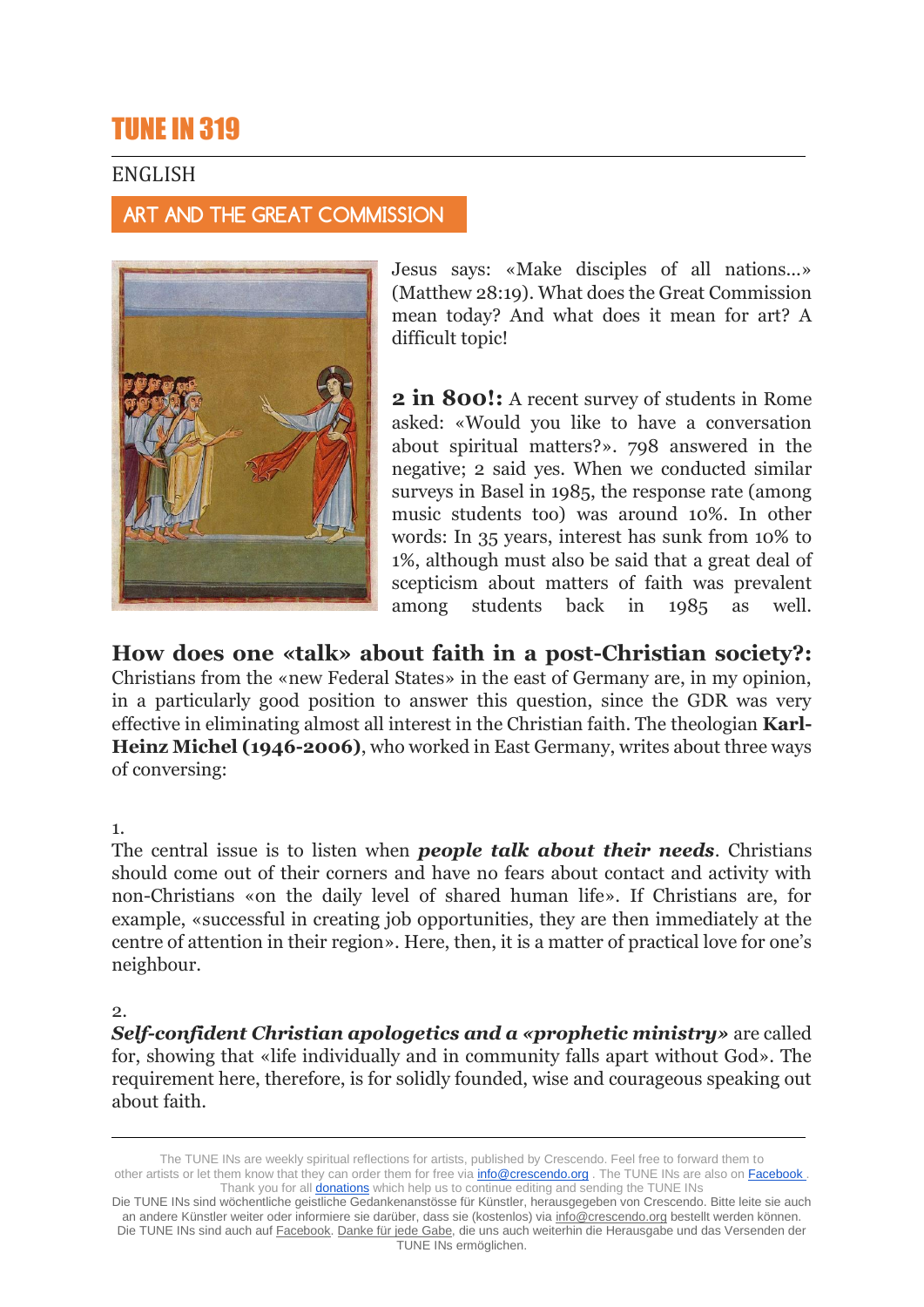#### 3.

In view of the rituals practised in atheism, new life should be breathed into the *Christian church service*. This is marked in equal measure by closeness to the realities of life and to the «mystery of the sacrament» and the doxology, and offers an opportunity for missionary work. The main point here, therefore, is celebration in church.

#### 4.

A fourth way is not mentioned by Michel: The sociologist **Peter L. Berger (1929- 2017)** has observed that a topic has to be considered «plausible» by a society before one can talk about it. Wherever a topic is deliberately ignored, disparaged or even banned (as was the case with faith in the GDR), no starting points are available for conversations. This is why every mention of the *topic of faith contributes to «plausibilising»* it. So the point in this fourth case is that the topic of faith should be raised often and in various ways.

## **What is the role of the artist?:**

This is not such an easy question to answer. Here it is above all important to avoid exploiting the artist and art for Christian purposes (as has often happened in the past). Exploitation results from utilitarian thinking and asks: «what is the aim», «what is the purpose»? It likes to take a large pair of shears and cut back everything that does not immediately seem useful. It is different if one's thinking does not limit, but rather allows freedom and waits to see what fruit results.

# **Call for ideas...:**

Without going into detail, let us now relate these four ways to art, mentioning only key terms which might lead us to further ideas...

To begin with **point 4**: Is it not true that every sacred concert, every festival or every interview in which the topic of faith is raised (even if only in passing) contributes to greater «plausibilising»?

**Point 3:** Surely art in the churches is more important than ever in order to praise God and invite people to open themselves to Him with their whole person?

**Point 2:** What role can be played by such activities as Bible studies and discussion groups among artists? Where can we find powerful apologetic works of art à la C.S.Lewis? Is apologetic art still conceivable and possible at all?

The TUNE INs are weekly spiritual reflections for artists, published by Crescendo. Feel free to forward them to other artists or let them know that they can order them for free via **[info@crescendo.org](mailto:info@crescendo.org)** . The TUNE INs are also on [Facebook](https://www.facebook.com/TUNEINs/) . Thank you for all **[donations](https://www.crescendo.org/en/contact--donate.html)** which help us to continue editing and sending the TUNE INs

Die TUNE INs sind wöchentliche geistliche Gedankenanstösse für Künstler, herausgegeben von Crescendo. Bitte leite sie auch an andere Künstler weiter oder informiere sie darüber, dass sie (kostenlos) via [info@crescendo.org](mailto:info@crescendo.org) bestellt werden können. Die TUNE INs sind auch auf [Facebook.](https://www.facebook.com/TUNEINs/) [Danke für jede Gabe,](https://www.crescendo.org/de/kontakt--spenden.html) die uns auch weiterhin die Herausgabe und das Versenden der TUNE INs ermöglichen.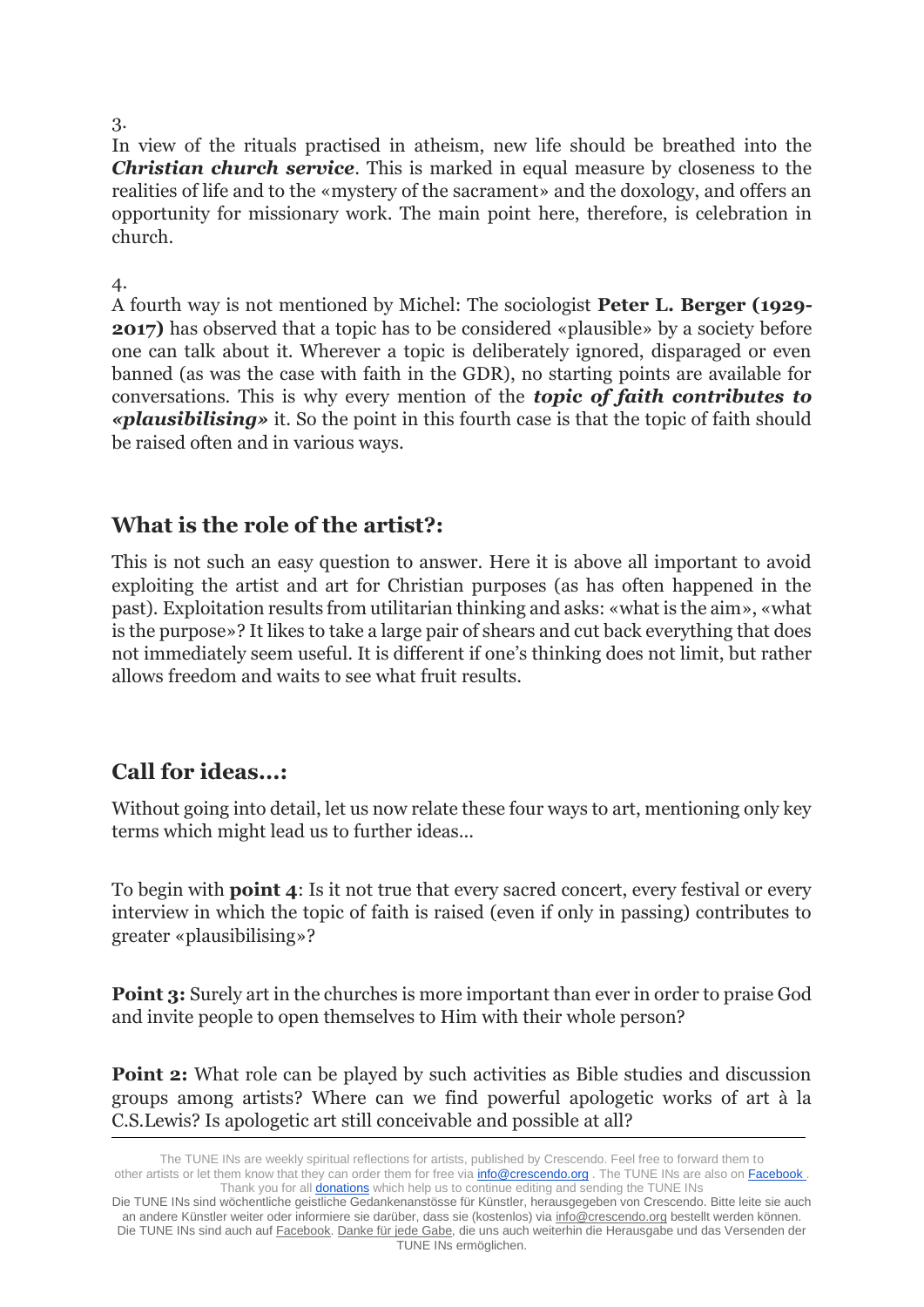**Point 1**: What is meant by «practical love» in art and by means of art? Could it be that such activities as masterclasses given by Christians are proving to be such a fertile field for talking about faith because they are above all else «acts of service»?

By the way: One church in Rome regularly carries out practical care projects in the community. Students took notice of this. Soon, they began to get involved and also to discover faith. The astonishing thing is that they were among the 798 students whose reply in the survey was: «I and not interested in conversations about faith».

Text: Beat Rink / translation: Bill Buchanan

The TUNE INs are weekly spiritual reflections for artists, published by Crescendo. Feel free to forward them to other artists or let them know that they can order them for free via **[info@crescendo.org](mailto:info@crescendo.org)** . The TUNE INs are also on [Facebook](https://www.facebook.com/TUNEINs/) . Thank you for all **[donations](https://www.crescendo.org/en/contact--donate.html)** which help us to continue editing and sending the TUNE INs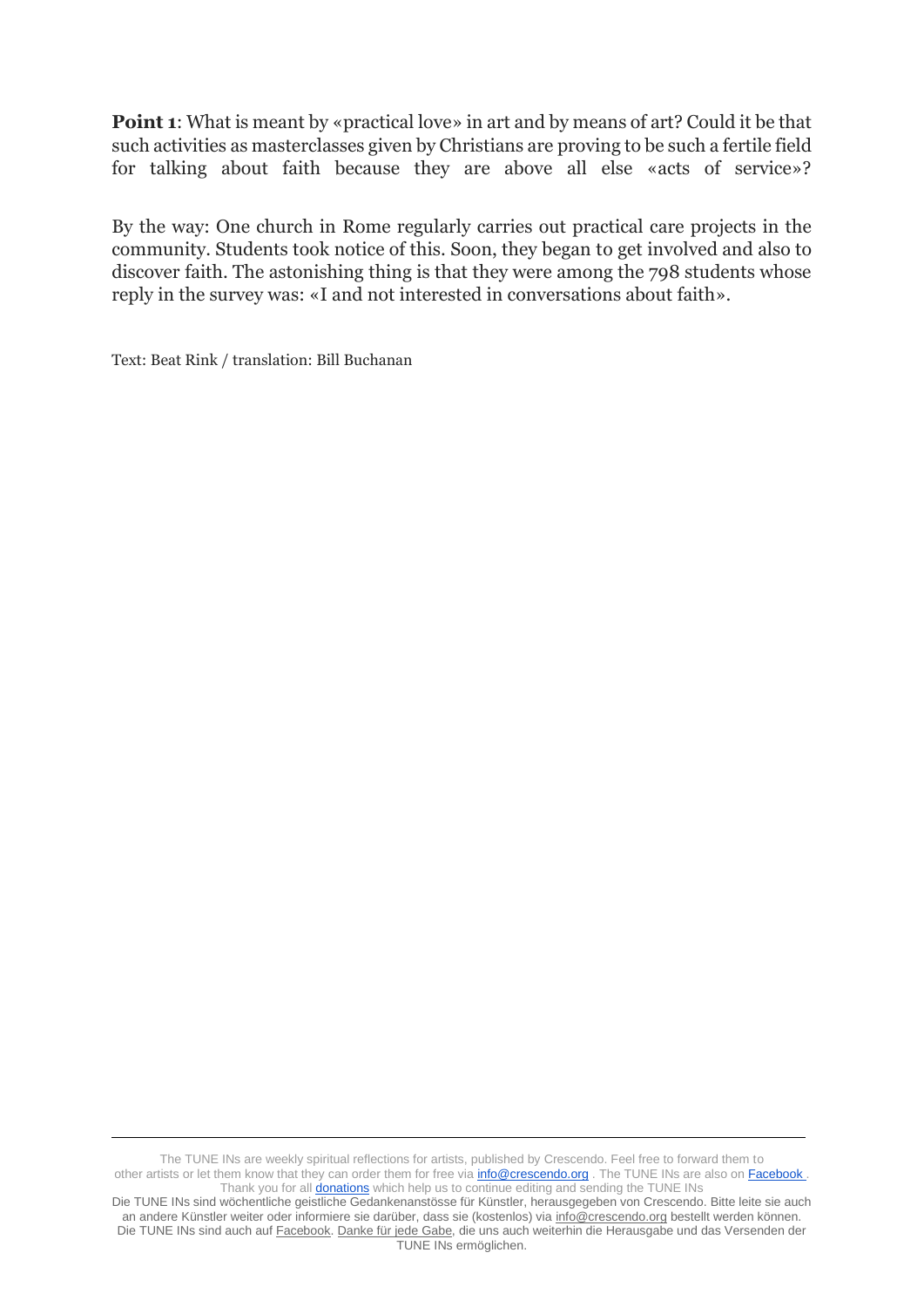## DEUTSCH

### KUNST UND DER MISSIONSAUFTRAG



Jesus sagt: «Machet zu Jüngern alle Völker...» (Matthäus 28, 19) Was bedeutet der Missionsauftrag in unserer Zeit? Und was heisst er für die Kunst? Ein schwieriges Thema!

**2 von 800!:** Kürzlich wurde in Rom eine Umfrage unter 800 Studenten gemacht. «Möchtest du über geistliche Dinge sprechen?» lautete die Frage. 798 lehnten ab. 2 sagten zu! Als wir 1985 in Basel ähnliche Umfragen durchführten, war der Rücklauf (auch unter Musikstudenten) auf solche Umfragen etwa 10%. Das heisst: In 35 Jahren sank das Interesse von 10% auf 1%, wobei zu sagen ist, dass bereits 1985 unter Studenten eine recht grosse Skepsis gegenüber Glaubensdingen herrschte.

# **Wie in einer postchristlichen Gesellschaft vom Glauben «reden»?:**

Diese Frage lässt sich meiner Meinung nach besonders gut von Christen aus den «neuen Bundesländern» im Osten Deutschlands beantworten, hatte es die DDR doch verstanden, das Interesse am christlichen Glauben fast auszuradieren. Der Theologe **Karl-Heinz Michel (1946-2006)**, der in Ostdeutschland tätig war, schreibt von drei Wegen:

#### 1.

Es geht darum, auf die Nöte der Menschen zu hören. Christen sollen aus ihren Nischen heraustreten und ohne Berührungsängste mit Nichtchristen «auf den alltäglichen Ebenen menschlichen Zusammenlebens» aktiv werden. Wenn es Christen etwa «gelingt, Arbeitsplätze zu schaffen, rücken sie damit sofort in den Blickpunkt ihrer Region.» Es geht hier also um Diakonie.

2.

Eine selbstbewusste christliche Apologetik und ein «prophetischer Dienst» sind angesagt, die aufzeigen, dass «ohne Gott das Leben und Zusammenleben der Menschen verkommt». Es geht hier also um das fundierte, kluge und mutige Reden über den Glauben.

The TUNE INs are weekly spiritual reflections for artists, published by Crescendo. Feel free to forward them to other artists or let them know that they can order them for free via **[info@crescendo.org](mailto:info@crescendo.org)** . The TUNE INs are also on [Facebook](https://www.facebook.com/TUNEINs/) . Thank you for all **[donations](https://www.crescendo.org/en/contact--donate.html)** which help us to continue editing and sending the TUNE INs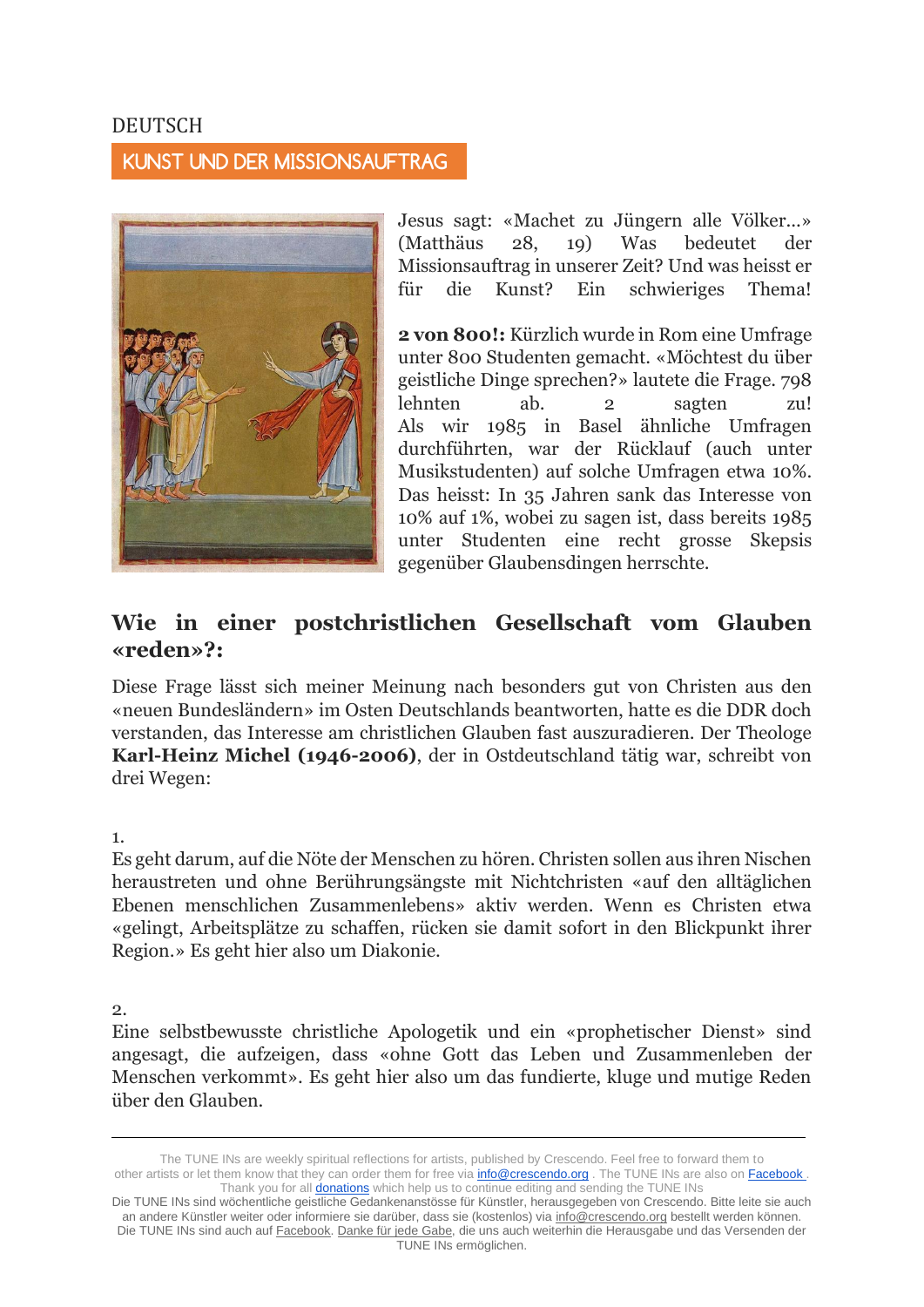#### 3.

Angesichts der Rituale des Atheismus soll der christliche Gottesdienst neu belebt werden. Er zeichnet sich ebenso durch Lebensnähe wie durch das «Mysterium des Sakraments» und die Doxologie aus und bietet eine missionarische Gelegenheit. Es geht hier also um das Feiern von Gottesdiensten.

#### 4.

Ein vierter Weg, den Michel nicht erwähnt: Der Soziologe **Peter L. Berger (1929- 2017)** stellt fest, dass in einer Gesellschaft ein Thema «plausibel» sein muss, damit man darüber sprechen kann. Wo ein Thema bewusst verschwiegen, verunglimpft oder gar verboten wird (wie der Glaube in der DDR), fehlen Anknüpfungspunkte für das Gespräch. Darum trägt jede Thematisierung des Glaubens zu einer «Plausibilisierung» bei. Es geht also hier um das vielfältige Thematisieren des Glaubens.

# **Was ist die Rolle der Künstler?:**

Diese Frage kann nicht so einfach beantwortet werden. Vor allem müssen wir uns davor hüten, Künstler und Kunst (wie so oft geschehen) christlich zu instrumentalisieren. Instrumentalisierung folgt utilitaristischem Denken und fragt nach dem «Wozu», «zu welchem Zweck»? Es fährt gern mit der Heckenschere ein und beschneidet, was ihm nicht einleuchtet. Anders ein Denken, das nicht einschränkt, sondern schaut, welche Früchte wachsen.

# **Ideen sind gefragt:**

Hier sollen die vier Punkte auch gar nicht ausführlich auf die Kunst bezogen werden. Stichworte mögen genügen - und zugleich zum Weiterdenken anregen.

Um bei **Punkt 4** zu beginnen: Trägt nicht jedes geistliche Konzert, jedes Festival oder jedes Interview, in dem der Glaube (wenn auch nur beiläufig) zur Sprache kommt, zur «Plausibilisierung» in der Gesellschaft bei

**Punkt 3:** Ist Kunst in den Kirchen nicht wichtiger denn je, um Gott zu loben und Menschen einzuladen, sich ganzheitlich auf ihn einzulassen?

**Punkt 2:** Welche Rolle können etwa Bibellektüre- und Gesprächskreise unter Künstlern spielen? Wo gibt es noch apologetisch starke Kunstwerke à la C.S.Lewis? Ist apologetische Kunst überhaupt noch denkbar und möglich?

The TUNE INs are weekly spiritual reflections for artists, published by Crescendo. Feel free to forward them to other artists or let them know that they can order them for free via **[info@crescendo.org](mailto:info@crescendo.org)** . The TUNE INs are also on [Facebook](https://www.facebook.com/TUNEINs/) . Thank you for all **[donations](https://www.crescendo.org/en/contact--donate.html)** which help us to continue editing and sending the TUNE INs

Die TUNE INs sind wöchentliche geistliche Gedankenanstösse für Künstler, herausgegeben von Crescendo. Bitte leite sie auch an andere Künstler weiter oder informiere sie darüber, dass sie (kostenlos) via [info@crescendo.org](mailto:info@crescendo.org) bestellt werden können. Die TUNE INs sind auch auf [Facebook.](https://www.facebook.com/TUNEINs/) [Danke für jede Gabe,](https://www.crescendo.org/de/kontakt--spenden.html) die uns auch weiterhin die Herausgabe und das Versenden der TUNE INs ermöglichen.